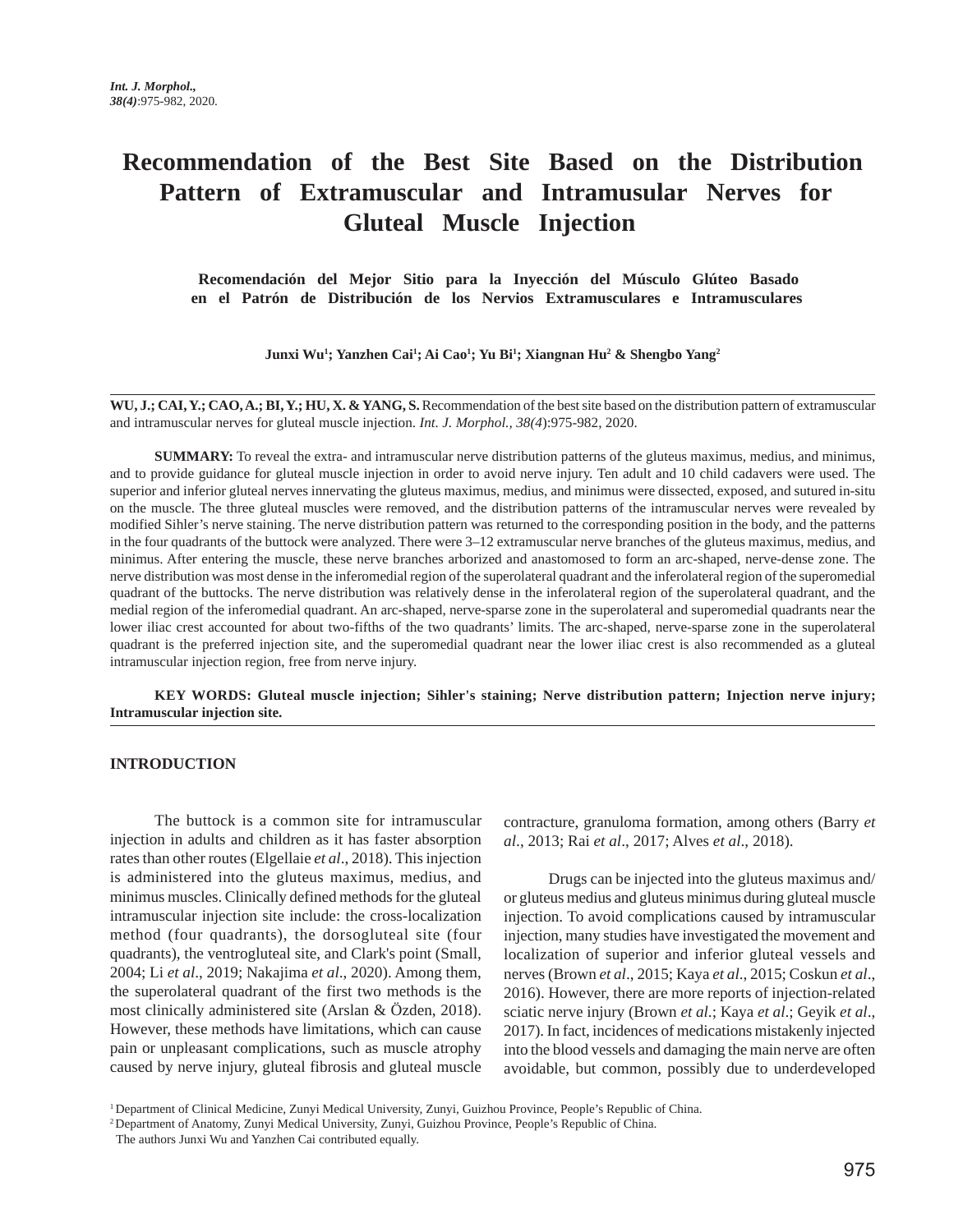medical technology or accidents (Mishra & Stringer, 2010). However, the distribution pattern of small, extra, intramuscular nerves is often overlooked. Injection of medication into these nerves can cause discomfort and complications due to nerve injury.

Therefore, this study aims to investigate the distribution pattern of extra- and intramuscular nerves of the gluteus maximus, medius, and minimus by performing gross anatomy and modified Sihler's staining. These techniques will reveal regions with dense nerve distribution and regions with sparse nerve distribution, which can be used to recommend the most suitable injection site. This information will improve the quality of gluteal muscle injections and reduce the incidence of complications.

### **MATERIAL AND METHOD**

**Specimens and ethics.** The study was performed on ten formalin fixed Chinese adult cadavers (5 men and 5 women) ranging from 35 to 75 (64.3±7.4) years old, and ten Chinese children cadavers (5 men and 5 women) ranging from 5 to 15 (9.2±3.4) years old. No neuromuscular disease history or gluteal injuries were found. Cause of death for adult donors included: cancer, cardiovascular disease, and cerebrovascular accidents. Cause of death for child donors included: drowning, traffic accidents, pneumonia, cardiovascular disease, and cancer. The cadaver donors were not members of any vulnerable groups. Written informed consent was provided, free of charge, by all donors or immediate family. The study was approved by the Ethics Committee of our school in advance (Grant No.: #2016-1-006).

**Gross Anatomy.** Because the superolateral quadrant of the buttock is commonly administrated in clinical gluteal muscle injection, this study delimits it by the cross localization method (the vertical line through the apex of the iliac crest is the longitudinal reference line, i.e. the L line; the transverse line through the vertex of the anal cleft is the horizontal reference line, i.e. the H line) for convenience of description. All cadavers were placed in the prone position, the skin and subcutaneous fat of the buttocks were removed, anatomized, and the gluteus maximus, medius, and minimus muscles were exposed layer-by-layer. Fishing line was sewn to mark the junction of the L line, H line, and gluteal muscle edge. Next, we cut the origin of muscle on the iliac wing and the sacrum, rotated it outward and downward, exposing the superior and inferior gluteal nerves. We then carefully combed the branches of the two nerves to the nerve entry points. Then these nerve branches were sutured in situ to the muscles. Finally, these muscles were removed from the gluteal

976

trochanter, iliotibial tract, and trochanter femoris for intramuscular nerve staining.

**Modified Sihler's staining.** According to the Sihler's intramuscular nerve staining method reported previously, the muscles were treated as follows (Tang *et al*., 2018): In short, Depigmentation: 3 % aqueous potassium hydroxide with the addition of 3 % hydrogen peroxide for 3–5 weeks, until the specimen becomes well bleached and translucent. Decalcification: Macerated specimens are shifted to Sihler's solution I  $(1:2:12 = \text{glacial acetic acid: glycerin: 1% aqueous})$ chloral hydrate) for 4-5 weeks until the shrinked muscles could stretch and restore. Staining: Specimens are placed in Sihler's Solution II (Ehrlich's hematoxylin: glycerin: 1 % aqueous chloral hydrate  $= 1:2:12$  for 4 weeks. Destaining: Stained specimens are placed into Sihler's solution I for 6-20 hours, an ideal result is muscles stained purple, nerve branches stained black. Neutralization: Specimens are placed in 0.05 % lithium carbonate solution for approximately 2 hours. Clearing: The specimens are then cleared with increasing concentrations of glycerin (40 %, 60 %, 80 %, and 100 %) for 1 week. We observed the distribution patterns of the extraand intramuscular nerve branches using an X-ray box, and then we photographed and drew the pattern diagram.

**Analysis of Sihler's staining results.** The L- and H-lines were drawn on the gluteal structure pattern using the crosslocalization method. The muscle and nerve pattern were then restored to the corresponding position of the gluteal structure pattern according to the position marked by the fishing line. Then the nerve distribution patterns of the gluteal superolateral, superomedial, inferolateral and inferomedial quadrants were analyzed.

## **RESULTS**

**Gross anatomy observation.** Turning over the gluteus maximus, the inferior gluteal nerve emerged below the piriformis muscle and further divided, at the medial-central region underneath the muscle, into a superior and an inferior branch. Before entering the muscle, the superior nerve branch often divided into 3 primary branches; the inferior branch divided into 7-9 primary branches (Fig. 1). The superior gluteal nerve also divided into two nerve branches after it emerged from the suprapiriform foramen, one of which innervated the gluteus medius, and divided into 3-4 primary branches in the deep surface before entering the muscle. The other branch traveled outward and innervated the gluteus minimus muscle and tensor fascia lata, which divided into 4-5 primary branches on the superficial surface before entering the muscle (Figs. 2 and 3).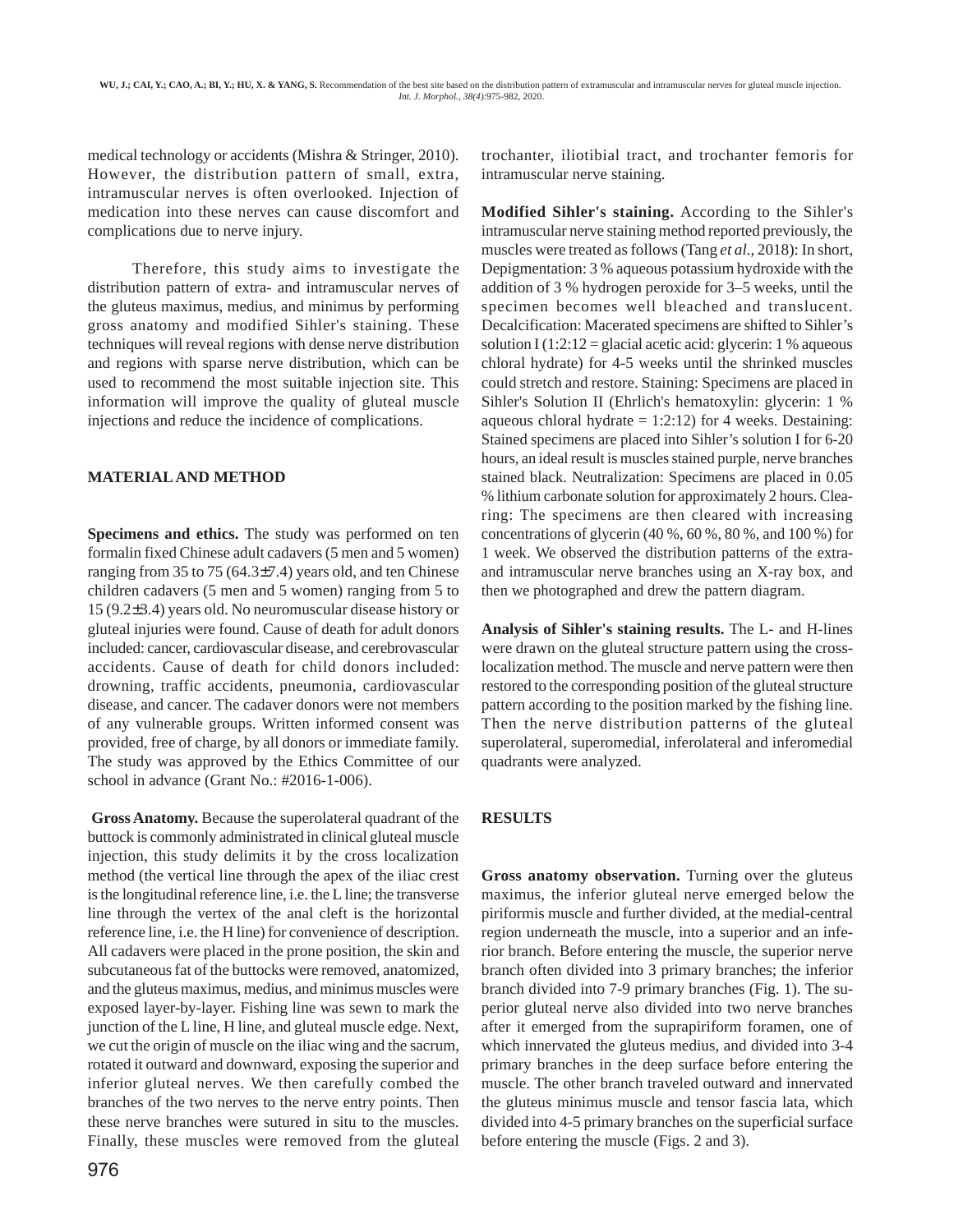WU, J.; CAI, Y.; CAO, A.; BI, Y.; HU, X. & YANG, S. Recommendation of the best site based on the distribution pattern of extramuscular and intramuscular nerves for gluteal muscle injection.  *Int. J. Morphol., 38(4*):975-982, 2020.



Fig. 1. Extra- and intramuscular nerve distribution pattern of the right gluteus maximus muscle (deep view). 1A: Sihler's staining; Nerve dense zone is in the black frame; 1B: Schematic drawing of 1A showing the distribution of the nerves.



Fig. 2. Extra- and intramuscular nerve distribution pattern of the right gluteus medius muscle (deep view). 2A: Sihler's staining; Nerve dense zone is in the red frame; 2B: Schematic drawing of 2A showing the distribution of the nerves.

**Sihler's staining results.** There was no significant difference in the pattern of nerve distribution between adults and children, men and women, and gluteal muscles on the left and right sides.

**Gluteus maximus muscle:** The primary branch of the superior trunk of the inferior gluteal nerve entered the muscle and traveled from superomedial, superior, and superolateral regions to the superficial surface of the muscle. There are

various numbers of branches arborizing along the way. All of these branches anastomosed in the middle of the muscular parenchyma forming an arc-shaped band of dense nerve branches, which innervated the upper half of the muscles. The primary branch of the inferior trunk of the inferior gluteal nerve projected lateral branches to each side after entering the muscle. These branches traveled as arches and sent arborized branches to form a dense zone of nerves distributed through the lower half of the muscle (Fig. 1).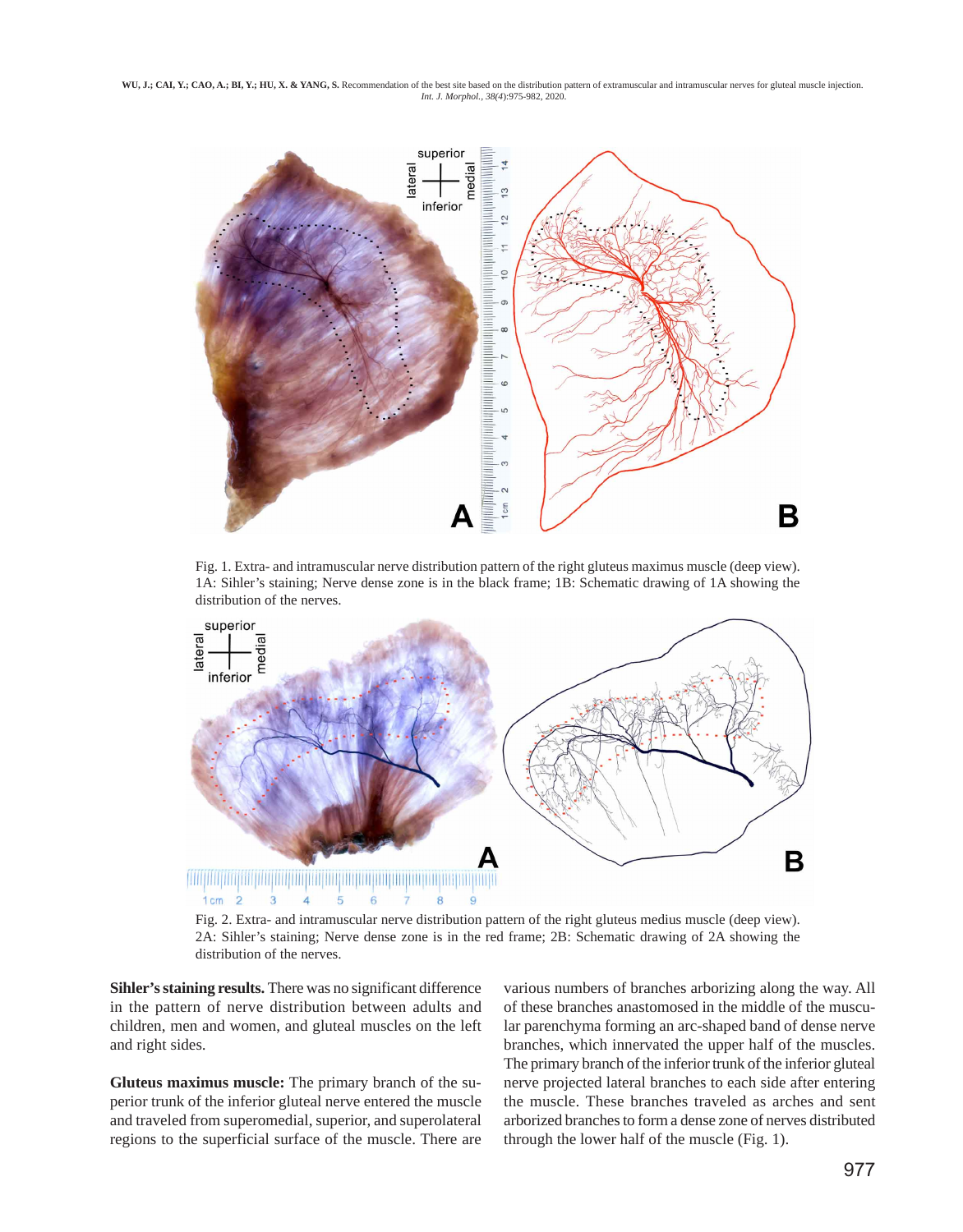WU, J.; CAI, Y.; CAO, A.; BI, Y.; HU, X. & YANG, S. Recommendation of the best site based on the distribution pattern of extramuscular and intramuscular nerves for gluteal muscle injection.  *Int. J. Morphol., 38(4*):975-982, 2020.

**Gluteus medius muscle:** The primary branches of the gluteus medius nerve branch entered the muscle and traveled in asuperior, superolateral, and inferolateral direction, respectively. Among the branches, the superolateal and inferolateral primary branches often divided into secondary branches, which turned downward, and gradually reached the superficial surface of the muscle. There was obvious anastomosis between the branches of each secondary branch in the middle and upper part of the muscle, which formed an arc-shaped nerve-dense zone (Fig. 2).

**Gluteus minimus muscle:** The primary branches of the nerve innervating the gluteus minimus entered the muscle and travelled toward the origin and insertion of the muscle respectively, reaching the deep surface of the muscle, and the branches along the way formed "Y", "U", and "O" shaped anastomoses. An approximately arced nerve distribution zone can also be seen in the muscle (Fig. 3).

An holistic observation of the distribution of the three gluteal muscles and their nerves. Distribution of muscles: The gluteus medius and gluteus minimus were mostly covered by the gluteus maximus, except for the superolateral quadrants, where they were mostly not covered by the gluteus maximus. Additionally, the gluteus medius covered the gluteus minimus. The gluteus maximus was mainly located on the medial side of the L-line, with a small part located on the top and bottom of the H-line lateral to the L-line; while the gluteus medius and gluteus minimus were mainly located on the lateral side of the L-line and above the H-line (Fig. 4).

**Distribution of nerves:** The distribution of nerves in the inferomedial area of the superolateral quadrant was very dense. The nerves in this area were overlapped by the secondary nerve branches innervating the gluteus maximus and their arborized branches; some nerve trunks, primary branches, secondary branches, and arborized branches innervated the gluteus medius and the gluteus minimus.

Distribution of nerves in the inferolateral area of the superolateral quadrant is relatively dense. Those nerves in this area were overlapped by some secondary branches innervating the gluteus medius and their arborized branches; some nerve trunks, primary branches, secondary branches, and arborized branches innervated the gluteus minimus.

Distribution of nerves in the superomedial and superolateral areas of the superolateral quadrant was sparse, with less nerve distribution closer to the iliac crest. Under the iliac crest, there was an arc-shaped, nerve-sparse zone, which accounted for about two-fifths of the superolateral quadrants' limits.



Fig. 3. Extra- and intramuscular nerve distribution pattern of the right gluteus minimus muscle (deep view). 3A: Sihler's staining; Nerve dense zone is in the red frame; 3B: Schematic drawing of 3A showing the distribution of the nerves.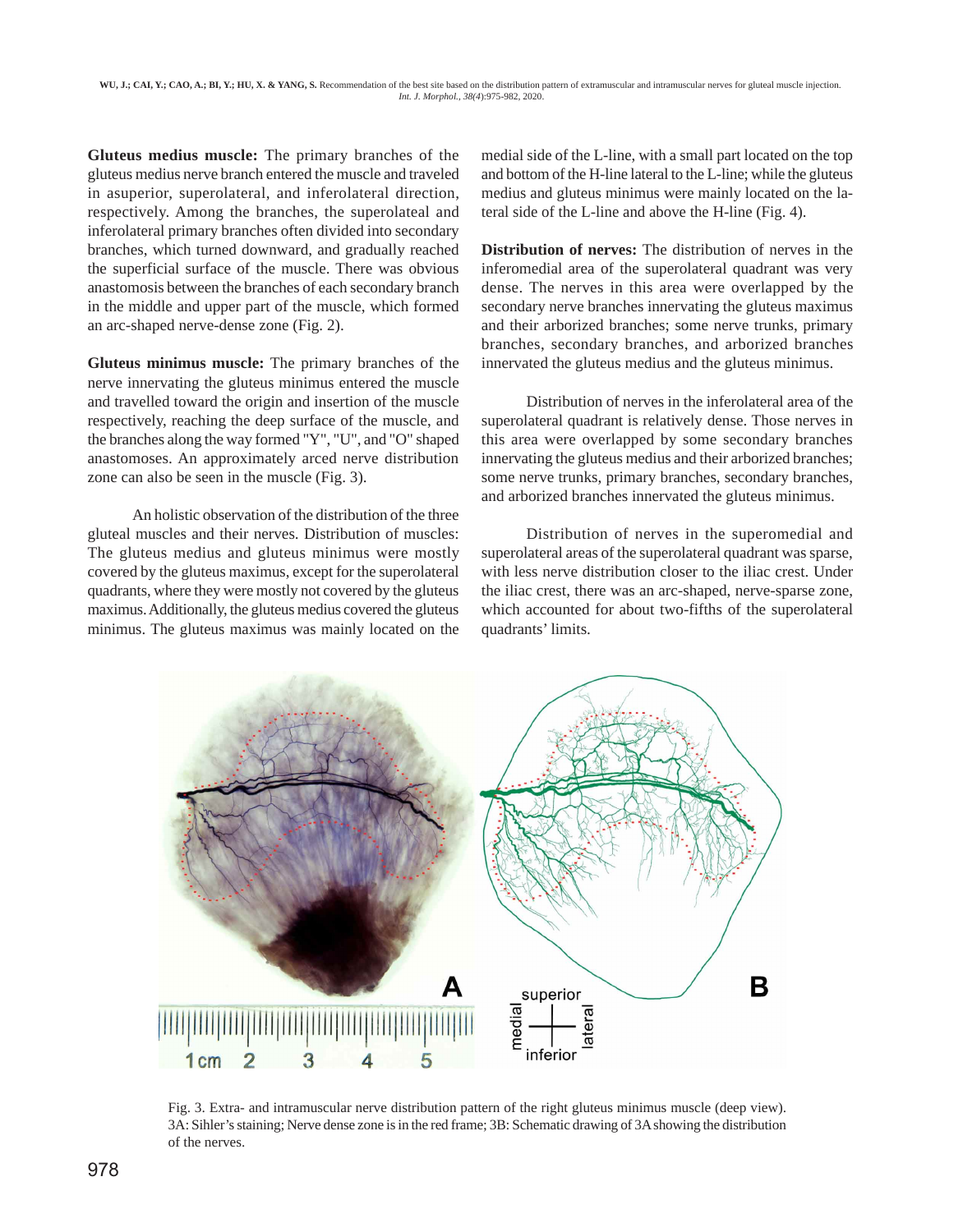WU, J.; CAI, Y.; CAO, A.; BI, Y.; HU, X. & YANG, S. Recommendation of the best site based on the distribution pattern of extramuscular and intramuscular nerves for gluteal muscle injection.  *Int. J. Morphol., 38(4*):975-982, 2020.



Fig. 4. Schematic diagram of the overall nerve distribution of the gluteal muscle and suitable intramuscular injection site. 4A. The whole-number nerve distribution pattern of the gluteus maximus, gluteus medius, and gluteus minimus. Red represents the range and nerve of gluteus maximus, dark blue represents the range and nerve of gluteus medius, and green represents the range and nerve of gluteus minimus. A = anterior superior iliac spine,  $B =$  iliac tubercle,  $C =$  the apex of the iliac crest,  $D =$  posterior superior iliac spine,  $E =$  the vertex of the anal cleft,  $F =$  the greater trochanter. L line  $=$  the vertical line through the apex of the iliac crest; H line  $=$  the horizontal line through the vertex of the anal cleft. 4B. The schematic diagram of the optimum area for gluteal muscle injection. SN = Sciatic nerve. Gray-green color represents the practicable site of intramuscular injection, and light green color represents the best injection site.

The distribution of nerves in the inferolateral area of the superomedial quadrant (near the center of the gluteal region) was very dense. Besides the secondary branches innervating the three muscles and the following branches, there were also some primary branches innervating the gluteus maximus, as well as some nerve trunks and primary branches that innervated the gluteus medius and minimus. The distribution of nerves in the inferomedial area of the superomedial quadrant (near the sacrum) was relatively sparse, with only a portion of the secondary and following branches in the gluteus maximus; the superomedial and superolateral areas of the superomedial quadrant lacked substantial nerve innervation, especially the two-fifths area near the iliac crest. The medial area of the inferomedial quadrant had nerve branches only in the gluteus maximus, which were distributed relatively densely. The upper part of the lateral area of the inferomedial quadrant (near the center of the gluteal region), although the three muscles overlap, had relatively sparse distribution of nerves, and the lower part of the lateral area had only a few nerve branches in the gluteus maximus. The superomedial part of the inferolateral quadrant (near the center of the gluteal region) contained a fewsmall branches in the three gluteal muscles; the nerves in the superolateral part consisted of a large number of secondary branches and the following branches innervated the gluteus medius and minimus (Fig. 4).

#### **DISCUSSION**

Revealing the distribution of extramuscular and intramuscular nerve distribution patterns in the gluteus. Gluteal muscle injections are given more than 12 billion times a year world-wide (Alves *et al*.). Approximately 20 % of injection-related peripheral nerve injuries occur in the buttocks (Yeremeyeva *et al*., 2009). However, there are more concerns and reports of injection-related sciatic nerve injuries (Brown *et al*.; Kaya *et al*.; Geyik *et al*.). In fact, any injection can result in neurotoxicity , even if 0.1 ml of saline is injected into the nerve, significant axonal degeneration can result (Barry *et al*.; Emir *et al*., 2016). Direct injection of the nerve may prevent injection of the drug due to the immediate onset of symptoms. However, chronic neurological damage due to drug infusion may not be detected (Jung Kim & Hyun Park, 2014; Emir *et al*.) Therefore, to avoid complications caused by gluteal muscle injection, it is important to reveal the nerve distribution pattern of the above three muscles for the selection of a reasonable site for gluteal muscle injection in the clinic.

Analysis of the intramuscular injection site of the gluteal in the past definition and application. There are many methods to define the muscle injection site of the buttocks.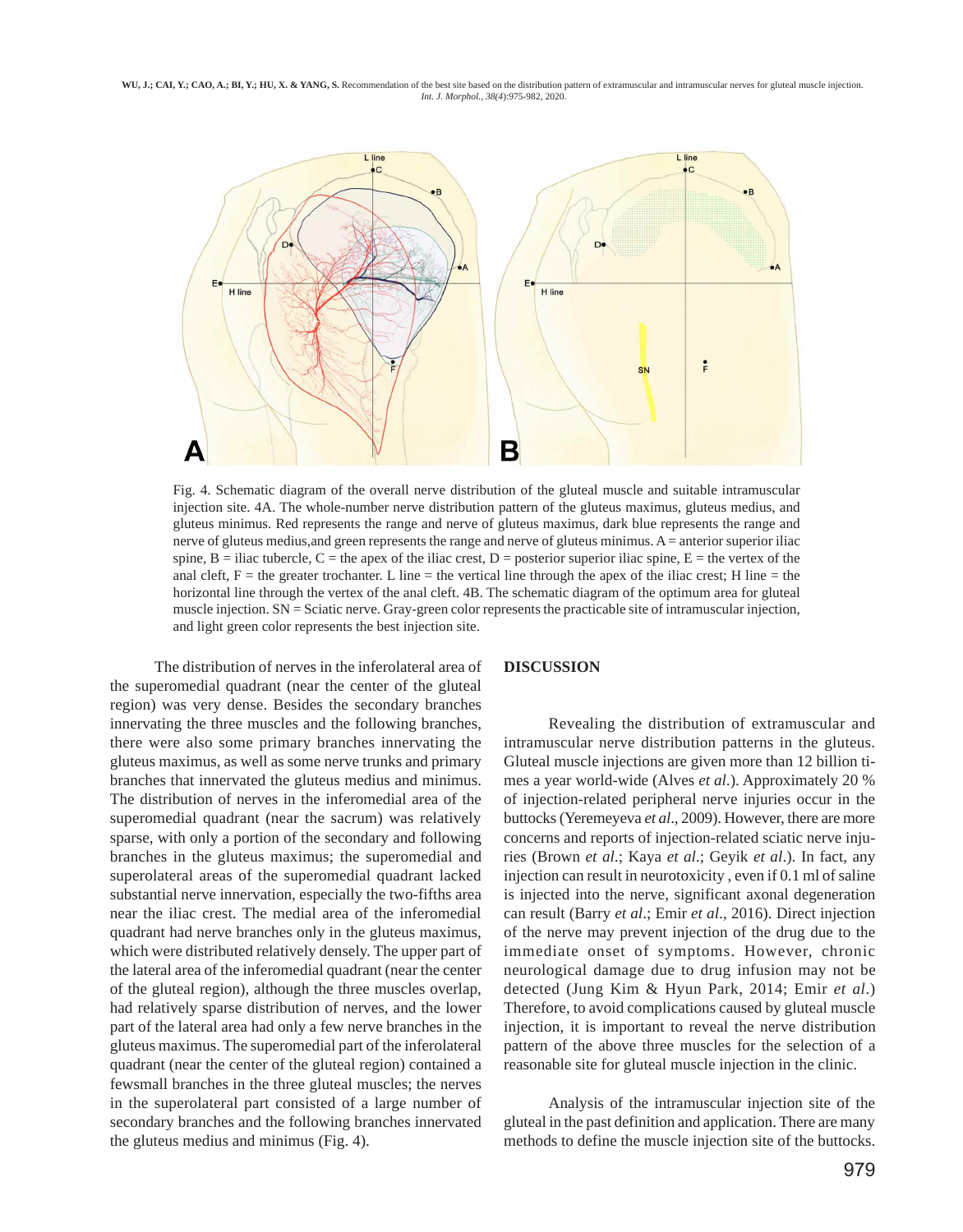In the dorsogluteal site method, the buttocks are divided into four quadrants, and the superolateral quadrant is the injection site, defined as: from the highest point of the ilium crest to the gluteal sulcus as vertical line, through the midpoint of the vertical line as a horizontal line (Mishra & Stringer). The injectable range of the superolateral quadrant is large, which avoids the thick sciatica and the inferior gluteal nerve trunk of the inferomedial quadrant and is the most commonly used method in clinical practice at present. According to the study of Brown *et al*., if the injection is too low and too inward, the superior gluteal nerve and blood vessels distributed in the lower region of the superolateral quadrant, as well as the sciatic nerve in the inferomedial quadrant, will be damaged by varying degrees (Geyik *et al*.). Hesby suggested that to correctly evaluate the accurate location marks and boundaries of the target injection area, the injection site must be completely exposed (Nicoll & Hesby, 2002). In this way, the cross method is more conducive to the protection of privacy and easy injection. To avoid nerves and blood vessels, Von Hochstetter proposed the ventrogluteal site method, used as follows: the practitioner places a palm on the patient's great trochanter, points the index finger to the anterior superior iliac spine and the middle finger to the iliac crest to form a v-shaped area, where no thick nerves or blood vessels pass through the interposition, which is the injection site (Zelman, 1961). Some scholars think that this method is superior to the dorsogluteal site method (Arslan & Özden), but others think that this method is too complicated, with an increased risk of pricking the user's finger during an injection (Wynaden *et al*., 2006). de Meneses & Marques (2007) argued that the ventrogluteal method could not always maintain a proportional relationship between the size of the practitioner's hand and the patient's gluteus, which would result in inaccurate injection sites. They proposed the center of gravity of a triangle formed by connecting three points of the greater trochanter of the femur, the anterior superior iliac spine, and the posterior margin of the iliac tubercle as the injection point. Recently, researchers compared the blood vessels and nerves in the v-shaped and triangular areas mentioned above through ultrasound examination, and more supported de Meneses' method (Coskun *et al*.). Clark´s Method also recommended the point that is defined as the anterior one-third between theanterior and posterior superior iliac spine should be the injection point (Nakajima *et al*.). However, the injection site of the latter three methods is only one injection point, and repeated injection to the same site will increase the risk of nerve, vascular, and muscle injury, which is not suitable for patients requiring repeated injections (Small).

Recommendation of the best location of gluteal intramuscular injection based on the distribution of extra and intramuscular nerves. The above-mentioned injection site is defined mainly by the consideration of extramuscular blood vessels and nerve distribution, while the distribution of intramuscular nerves has not been considered. In fact, for blood vessels, if the injector pulls back the piston for 5 to 10 seconds, it can be determined whether the syringe contains blood (Mraz *et al*. 2018). However, nerve injury can occur from injection even if the technique is correct. Coskun *et al*. believe that this may be related to small nerve injury. Injection injury of the superior gluteal nerve is less common than the sciatic nerve, but simple injury of the superior gluteal nerve has been reported for a long time. Injection injuries often cause atrophy of the gluteus medius, gluteus minimus, and tensor fascia lata, persistent and painful contracture of gluteus medius, Trendelenburg gait (faltering gait), among others (Obach *et al*., 1983). These complications may be due to injury of the intramuscular tiny nerves. The results of this study show that the three muscles in the inferomedial area of the superolateral quadrant of the buttocks are arranged in an overlapping manner, and the nerve distribution is very dense (Fig. 4). If the medication is injected into or near this area, the medication will cause neurotoxic damage, which may be the cause of the above-mentioned complications.

According to our results, the arc-shaped, nervelacking zone in the superolateral and superomedial quadrant near the lower iliac crest, which accounts for about twofifths of the two quadrants' limits, can be recommended as a gluteal intramuscular injection area free from nerve injury. However, taking into consideration injection convenience and privacy protection, the development of the gluteus medius is better than the gluteus maximus for those who have not learned to walk, and for thin people (Kaya *et al*.; Yapucu Günes¸ *et al*., 2016). We prefer to recommend the arc-shaped, nerve-lacking zone in the superolateral quadrant as the best injection site. The methods of Von Hochstetter and de Meneses are complex and have few clinical applications. Additionally, complications such as gluteal muscle atrophy and tensor fascia lata paralysis have been reported (Obach *et al*.; Müller-Vahl, 1985). As can be seen from Figure 4, the distribution of extra- and intramuscular nerves is quite dense in the injection area defined by Von Hochstetter and de Meneses, and the probability of nerve injury during medication injection is great. Considering Clark's method, the distribution of intra- and extramuscular nerves at the injection point is also dense, and there is a risk of neurotoxic injury. The gluteus maximus and gluteus medius are overlapping in the arc-shaped, nerve-lacking zone of the superomedial quadrants, which can be used for injection of large doses of medication.

Overall, this study clearly and holistically demonstrated the pattern of nerve distribution associated with gluteal muscle injection. In particular, the distribution pattern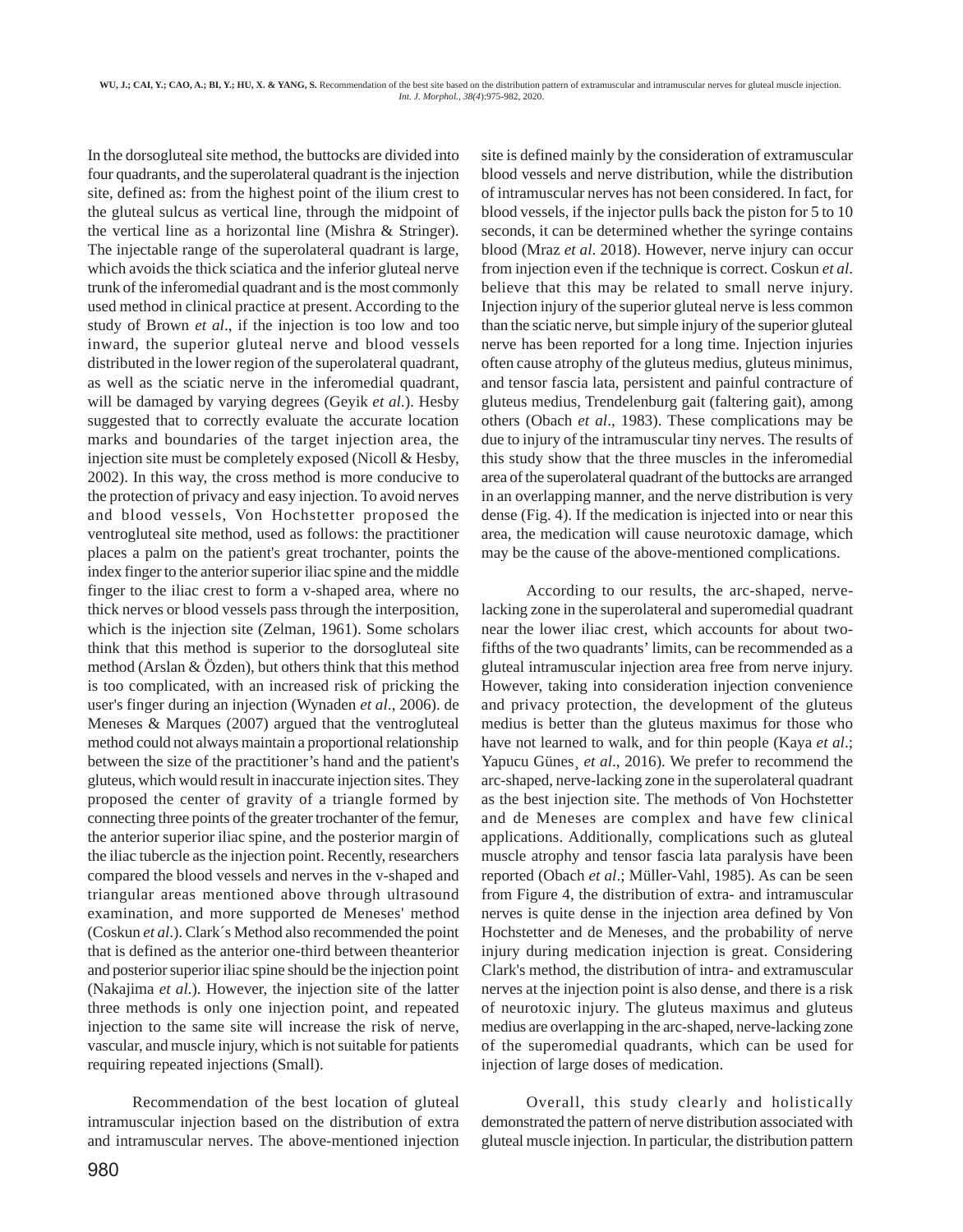of intramuscular nerves in the gluteus maximus muscle, with larger and thicker muscle mass, was successfully revealed, which provided further guidance for the selection of the site of gluteal muscle injection that is free from nerve injury. However, no variant individuals were found in the study, perhaps due to the small number of study specimens. Despite this, the authors hope that the results will be translational and applicable, to reduce the incidence of complications of gluteal muscle injection.

#### **ACKNOWLEDGEMENTS**

This work was supported by the National Natural Science Foundation of China (No. 31660294, 31540031) and the Innovation Project for University Students of Zunyi Medical University (No. ZY2016-3702).

**WU, J.; CAI, Y.; CAO, A.; BI, Y.; HU, X. & YANG, S.** Recomendación del mejor sitio para la inyección del músculo glúteo basado en el patrón de distribución de los nervios extramusculares e intramusculares. *Int. J. Morphol., 38(4*):975-982, 2020.

**RESUMEN:** El objetivo de este trabajo fue revelar los patrones de distribución nerviosa extramusculat e intramuscular de los músculos glúteo máximo, medio y mínimo y proporcionar orientación para la inyección en la región glútea con el propósito de evitar lesiones nerviosas. Se utilizaron diez cadáveres adultos y diez niños. Los nervios glúteos superior e inferior que inervan a los músculos glúteo máximo, medio y mínimo fueron disecados, expuestos y suturados *in situ* en el músculo. Se extirparon los tres músculos glúteos y se revelaron los patrones de distribución de los nervios intramusculares mediante la tinción nerviosa de Sihler modificada. El patrón de distribución nerviosa se devolvió a la posición correspondiente en el cuerpo y se analizaron los patrones en los cuatro cuadrantes de la región glútea. Se encontraron 3 a 12 ramos nerviosos extramusculares de los músculos glúteo máximo, medio y mínimo. Después de ingresar al músculo, estas ramas nerviosas se arborizaron y anastomizaron para formar una zona densamente nerviosa en forma de arco. La distribución nerviosa fue de mayor densidad en la región inferomedial del cuadrante superolateral y en la región inferolateral del cuadrante superomedial de la región glútea. La distribución nerviosa era relativamente densa en la región inferolateral del cuadrante superolateral y en la región medial del cuadrante inferomedial. Una zona en forma de arco en los cuadrantes superolateral y superomedial y con escasa inervación, cerca de la cresta ilíaca representaba una parte de los límites de los dos cuadrantes. La zona de poca inervación en forma de arco en el cuadrante superolateral es el sitio de inyección preferido, y el cuadrante superomedial próximo a la cresta ilíaca también se recomienda como una región de inyección intramuscular glútea, libre de lesión nerviosa.

**PALABRAS CLAVE: Inyección del músculo glúteo; Mancha de Sihler; Patrón de distribución nerviosa; Lesión del nervio de inyección; Sitio de inyección intramuscular.**

## **REFERENCES**

- Alves, K.; Godwin, C. L.; Chen, A.; Akellot, D.; Katz, J. N. & Sabatini, C. S. Gluteal fibrosis, post-injection paralysis, and related injection practices in Uganda: a qualitative analysis. *BMC Health Serv. Res., 18(1)*:892, 2018.
- Arslan, G. G. & Özden, D. Creating a change in the use of ventrogluteal site for intramuscular injection. *Patient Prefer. Adherence, 12*:1749- 56, 2018.
- Barry, J. M.; Harsh, V.; Kumar, A. & Patil, S. Injection nerve palsy: What's to blame? *J. Neurosci. Rural Pract., 4(4)*:481, 2013.
- Brown, J.; Gillespie, M. & Chard, S. The dorso-ventro debate: in search of empirical evidence. *Br. J. Nurs., 24(22)*:1132, 1134, 1136-9, 2015.
- Coskun, H.; Kilic, C. & Senture, C. The evaluation of dorsogluteal and ventrogluteal injection sites: a cadaver study. *J. Clin. Nurs., 25(7- 8)*:1112-9, 2016.
- de Meneses, A. S. & Marques, I. R. A proposal for a geometrical delimitation model for ventro-gluteal injection. *Rev. Bras. Enferm., 60(5)*:552-8, 2007.
- Elgellaie, A.; Ashcroft, E. & Larkin, T. A. Effects of thickness of muscle and subcutaneous fat on efficacy of gluteal intramuscular injection sites. *Br. J. Nurs., 27(6)*:300-5, 2018.
- Emir, A.; Kalkan, Y. & Bostan, H. Histopathological effects of intramuscular metamizole sodium on rat sciatic nerve. *Iran. J. Basic Med. Sci., 19(8)*:829-36, 2016.
- Geyik, S.; Geyik, M.; Yigiter, R.; Kuzudisli, S.; Saglam, S.; Elci, M. A. & Yilmaz, M. Preventing sciatic nerve injury due to intramuscular injection: ten-year single-center experience and literature review. *Turk. Neurosurg., 27(4)*:636-40, 2017.
- Jung Kim, H. & Hyun Park, S. Sciatic nerve injection injury. *J. Int. Med. Res., 42(4)*:887-97, 2014.
- Kaya, N.; Salmaslıoglu, A.; Terzi, B.; Turan, N. & Acunas, B. The reliability of site determination methods in ventrogluteal area injection: a cross-sectional study. *Int. J. Nurs. Stud., 52(1)*:355-60, 2015.
- Li, X.; Jiang, L.; Chen, L.; Lei, Y.; Xu, B.; Liu, B. & Li, S. A study of the MR imaging manifestations with injection of sedative at the buttocks in pediatric patients. *J. Xray Sci. Technol., 27(1)*:73-81, 2019.
- Mishra, P. & Stringer, M. D. Sciatic nerve injury from intramuscular injection: a persistent and global problem. *Int. J. Clin. Pract., 64(11)*:1573-9, 2010.
- Mraz, M. A. I.; Thomas, C. & Rajcan, L. Intramuscular injection CLIMAT pathway: a clinical practice guideline. *Br. J. Nurs., 27(13)*:752-6, 2018.
- Müller-Vahl, H. Isolated complete paralysis of the tensor fasciae latae muscle. *Eur. Neurol., 24(5)*:289-91, 1985.
- Nakajima, Y.; Fujii, T.; Mukai, K.; Ishida, A.; Kato, M.; Takahashi, M.; Tsuda, M.; Hashiba, N.; Mori, N.; Yamanaka, A.; *et al*. Anatomically safe sites for intramuscular injections: a cross-sectional study on young adults and cadavers with a focus on the thigh. *Hum. Vaccin. Immunother., 16(1)*:189-96, 2020.
- Nicoll, L. H. & Hesby, A. Intramuscular injection: an integrative research review and guideline for evidence-based practice. *Appl. Nurs. Res., 15(3)*:149-62, 2002.
- Obach, J.; Aragones, J. M. & Ruano, D. The infrapiriformis foramen syndrome resulting from intragluteal injection. *J. Neurol. Sci., 58(1)*:135-42, 1983.
- Rai, S.; Jin, S.; Meng, C.; Chaudhary, N.; Tamang, N.; Wang, X.; Liu, X.; Wang, H. & Yang, S. Arthroscopic release using F and C method versus conventional open release method in the treatment of gluteal muscle contracture: a comparative study. *BMC Musculoskelet. Disord., 18*:113, 2017.
- Small, S. P. Preventing sciatic nerve injury from intramuscular injections: literature review. *J. Adv. Nurs., 47(3)*:287-96, 2004.